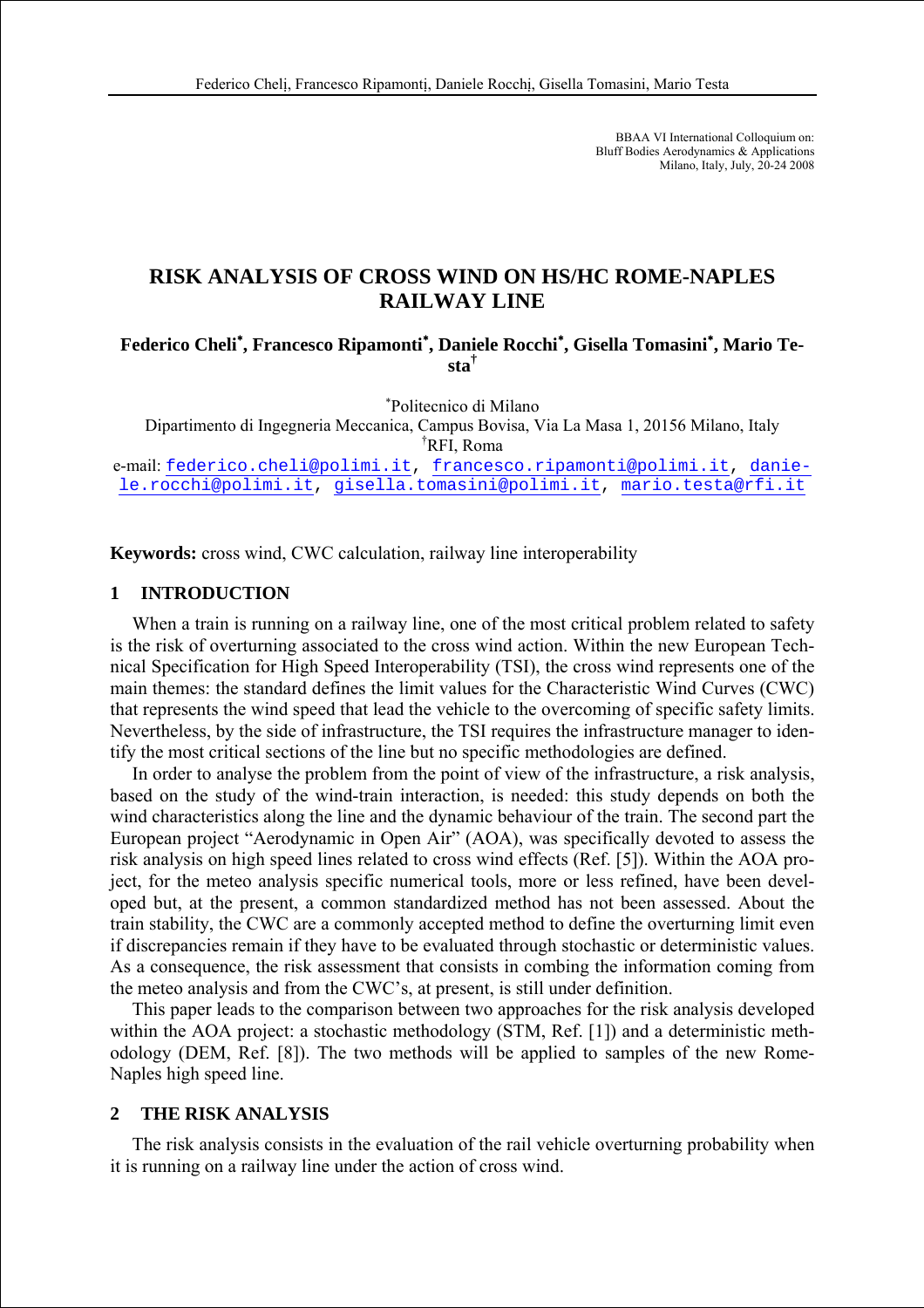Fig. 1 shows the flowchart of the general procedure, common for both the methodologies described in this paper, for the risk analysis.

The first step of consists in the definition of the line properties, both in terms of topographic layout (global coordinates, orientation to the north, height of the track with respect to the sea) and in terms of local characteristics (infrastructure scenario, curve radius, cant, design speed, etc.). According to this line description, the overall line has been divided into homogeneous sections. Moreover, the line analysis provides the input necessary to carry out both the meteo study and the CWC calculation. The same infrastructure database has been adopted for both the methodologies.

The meteo analysis allows to define the wind characteristics in each homogeneous section of the line. In particular, in this paper, the meteo study carried out by the University of Genoa (Ref. [3]) for the RM-NP line has been adopted for both the DEM and the STM. Starting from the meteo databases of the anemometric stations of the Italian Air Force (AM) in the neighborhood of the line, a probabilistic analysis of the wind speed and direction along the line was performed. The final outputs of the meteo analysis are the directional cumulative probability distributions  $\mathbf{p}_w$  of mean and gust wind speed for the discrete probability values (iso-quantile), defined for each homogeneous section of the line.



Figure 1. The risk analysis flowchart.

On the other side, the Characteristics Wind Curve (CWC) are evaluated. In this paper, two different alternative procedures for the definition of CWC along the line and, consequently, for the evaluation of the cross wind risk, are presented: a stochastic methodology (STM), developed by the researchers of the Mechanical Department of Politecnico di Milano, and a deterministic methodology (DEM), based on a procedure proposed, within the AOA project, by the SNCF group.

The last step of the flowchart in Fig. 1 is the calculation of the probability of CWC exceedance (POE) along the line: it is undertaken, according to both STM and DEM, by combining the wind probability of occurrence, evaluated through the meteo study, and the wind speed that leads the vehicle to the overcoming of safety limit (CWC). Nevertheless, with the STM both the wind distribution and the CWC distribution are treated as stochastic variables while, with the DEM, the CWC represents a threshold, defined as a function of the train speed and the wind direction, that the wind overcomes with an associated probability.

#### **3 THE CWC CALCULATION**

Both the methodologies described in this paper compute the Characteristic Wind Curves (CWC) for each homogeneous section of the line through MultiBody Simulations (MBS) of the train dynamic response under aerodynamic cross wind forces (Ref. [1], Ref. [5]).

The main difference between the two methodologies is that while, with the STM, the windtrain interaction is considered as a random process, with the DEM, the dynamic response of a train to turbulent wind is evaluated through a deterministic approach.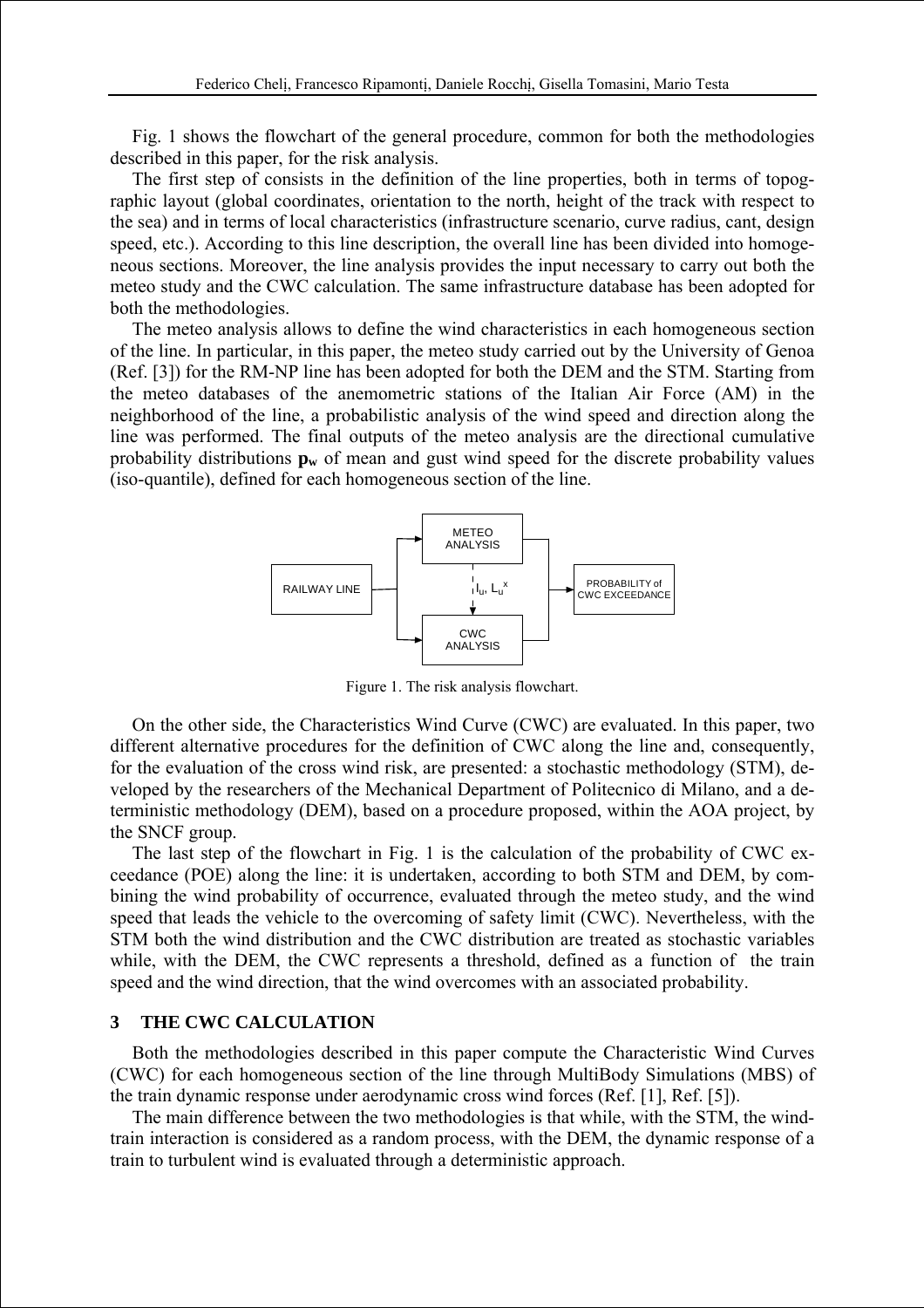According to the STM, different CWC, all referred to the same wind scenario, can be defined (Ref. [1]). With this procedure, in each point of the line, a distribution of CWC is calculated accounting for the wind properties of the considered section (turbulence intensity  $I_u$  and integral length scale  ${}^xL_u$ ), evaluated through the meteo analysis (dashed line, Fig. 1).

On the other hand, according to the DEM, the CWC is evaluated with the TSI approach (Ref. [2]), where the effect of turbulent wind is modeled through an equivalent impulsive input gust (Chinese hat profile). According to this methodology, the wind properties are fixed  $(I_u=24.5\%$  and  $L_u^x=96$ m) and the CWC is calculated through just one simulation of the dynamic response of the vehicle to the equivalent gust.

The second difference between the two approaches consists in the application of CWC to the whole line. From a theoretical point of view, for the risk analysis, the CWC should be evaluated, in each point of the line, accounting for the specific infrastructure characteristics of the site through the aerodynamic coefficients (Ref. [1]): this should lead to a lot of wind tunnel tests to estimate the aerodynamic coefficients of the considered train with all the infrastructure scenarios (flat ground, viaducts and embankments of different geometries) present along the line. Obviously, this approach is not feasible. The methodologies described in this paper propose different approaches, both based on empirical formula, that allow to extrapolate the CWC calculated for the standard scenarios (Ref. [2]) to all the real infrastructure scenarios present along the line. In particular, for the embankment/cut scenario, the STM considers that the flat ground scenario is equivalent, in terms of aerodynamic coefficients, in the range 0°-  $30^{\circ}$  of angles of attack<sup>1</sup>, to the embankment/cut scenario, provided that the accelerated wind speed on top of the scenario is adopted as the reference one (Ref. [4]). As a consequence, according to the STM, the CWC distributions are evaluated only for the flat ground scenario, demanding to the meteo study the task to calculate the wind speed over the track, through empirical formula. Differently, the DEM starts from the deterministic CWC calculated, through the TSI approach (Chinese Hat, Ref. [2]), for the standard 6m-high embankment. By means of transposition coefficients, empirically evaluated, the CWC is then opportunely scaled in order to consider the different embankment/cut geometries.

For the viaducts, both the methodologies adopt the CWC calculated for the flat ground.

As an example, in Fig. 2 a comparison between the CWC calculated for a viaduct, for the same wind properties, by both the methodologies is reported (the CWC calculated through STM is represented in terms of mean value and corresponding spread band). The deterministic CWC is ranged, at all angles of attack, within the spread band of the stochastic curve but it does not correspond to its mean value.

#### **4 PROBABILITY OF CWC EXCEEDANCE (POE)**

According with the stochastic method, the probability of CWC exceedance (POE) is evaluated as the combined probability that contemporary three events occur:

1. the wind comes from the  $\beta$  direction;

 $\overline{a}$ 

- 2. the gust wind speed is higher than a threshold  $\bar{U}_s$ ;
- 3. for a gust wind speed equal to the threshold  $\bar{U}_r$ , and coming from the β direction, the limit of stability of 90% unloading of the wheels (that is the safety limit for the CWC definition) is overcome.

In correspondence of all the homogeneous sections along the line, the combined probability of the three events **pi,**β, for the a specific wind direction β and homogeneous section **i**, is calculated as the integral of the product between the wind speed cumulative probability distri-

<sup>&</sup>lt;sup>1</sup> This range represents the interesting range for the cross wind analysis of high speed trains.